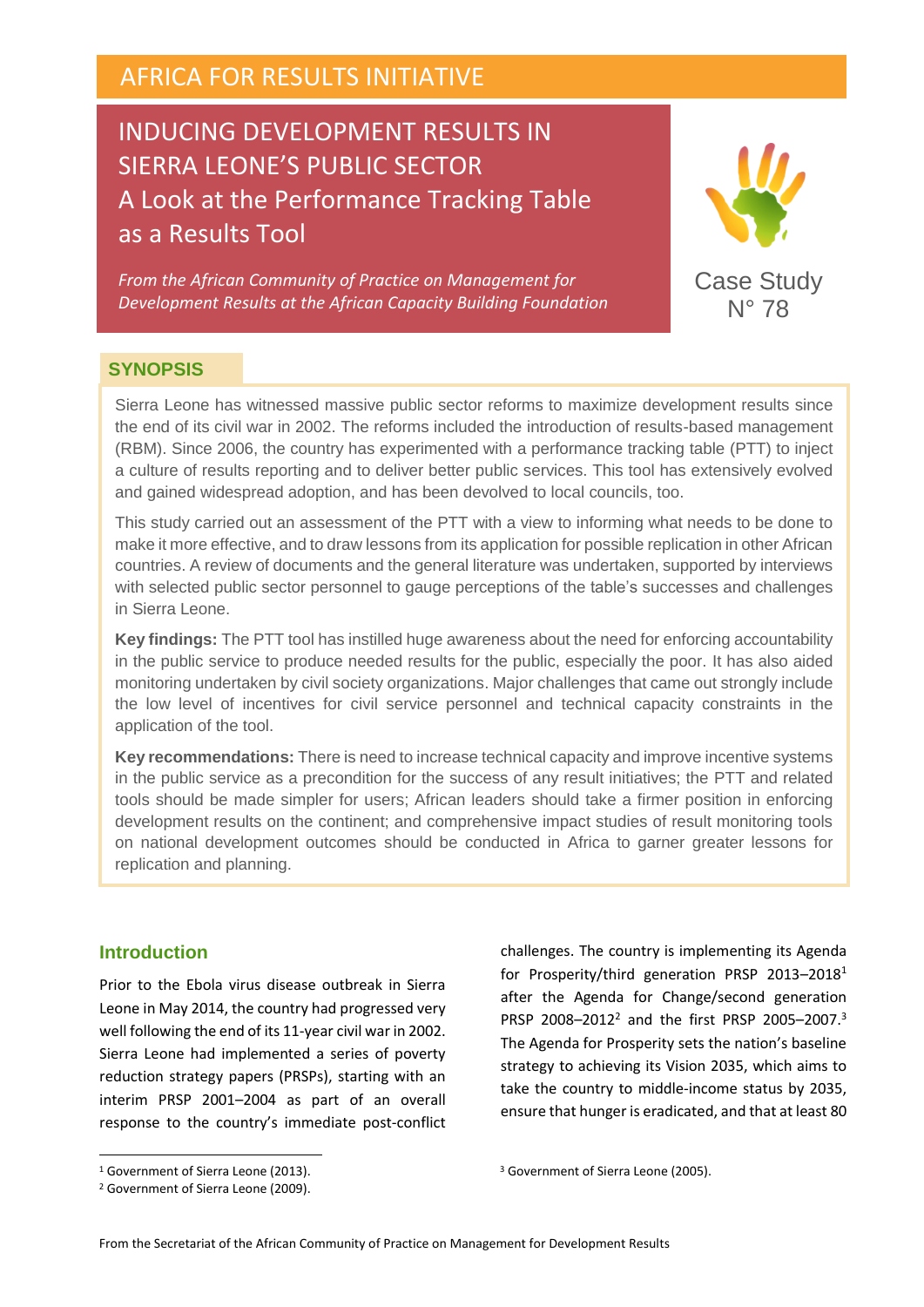percent of the population lives above the poverty line.

As expected for a country emerging from civil conflict and participating in World Bank and International Monetary Fund PRSPs, Sierra Leone received substantial per capita external development assistance. Although challenges remain daunting, the country has recorded immense achievements.

Post-conflict Sierra Leone witnessed an era of results monitoring. The government introduced a gamut of instruments, including performance management contracts (PMCs); public expenditure tracking surveys; the public expenditure and financial accountability framework within its public financial management reform program; and a host of others, all within an overall plan of introducing and implementing RBM. Attached to the PMC is the PTT, introduced in 2006.<sup>4</sup> The PTT is a plan of results agreed between government ministries, departments, and agencies (MDAs) and the Office of the President and other oversight bodies.

#### **Objective**

The objective of this paper was to assess the extent to which the government has implemented PMCs in the public sector. The paper specifically examined how successful the application of the PTT attached to the PMC has been across public institutions, and drew lessons for improving it in Sierra Leone and its possible replication in other countries in Africa.

The author was one of the contributors to the first Source Book on Managing for Development Results (MfDR) in Africa, and discussed the potential role of the PTT in Sierra Leone's public sector management, published by the African Community of Practice (AfCoP) on MfDR/World Bank in 2010. Since then, the PTT tool has evolved tremendously, and it is critical that (i) we have a review of how much it has been successful in inducing development results in the public sector; (ii) we ascertain what has been its appreciation and effectiveness among public sector

practitioners and the general public; and (iii) we highlight challenges that have been encountered to offer recommendations for better delivery of the tool and results. This is essential for the attention of AfCoP, the African Capacity Building Foundation (ACBF), and other partners.

#### **Methods**

Data were drawn from primary and secondary sources. Primary data were sourced through interviews conducted with key government personnel on their perception of the effectiveness and challenges in implementing the PTT. These included officials from the Office of the President; the Office of the Head of the Civil Service; the government Human Resource Management Office; the Ministry of Finance and Economic Development; and officials from local councils. Performance observation was used in generating data.

Secondary sources included an extensive literature review on the evolution of the spirit of rekindling development results in the 21<sup>st</sup> century at global and national levels. At national level, we reviewed the history of RBM in Sierra Leone with a focus on the evolution of the PTT in particular, and PMCs in general. We undertook a detailed description of the PTT (Bangura 2010) with its component parts and logic, as well as accompanying tools such as the Managerial Indicator Matrix and the Project Tracker introduced later on. Documents on the Managerial Indicator Matrix and Project Tracker were obtained from the directorate of Performance Management and Service Delivery in the Office of the President in Freetown, Sierra Leone. The Sierra Leone national development plans were reviewed per their correlation with the application of the RBM.

Lessons were drawn for other countries in the continent and for promoting MfDR by AfCoP, ACBF, and partners.

<sup>4</sup> See Bangura (2010: 33–40).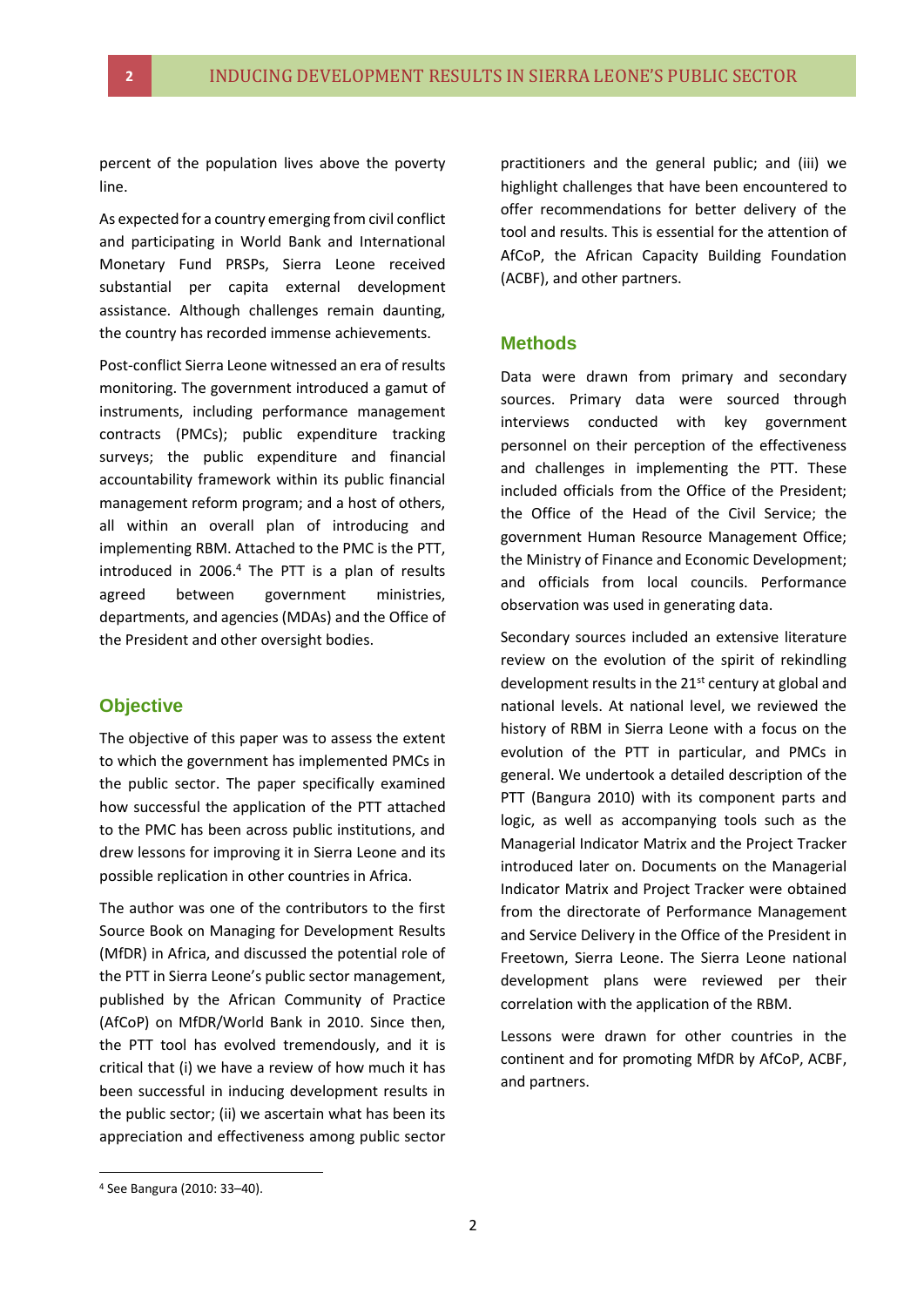## **Evolution of results-based management and the PTT in Sierra Leone**

The 21<sup>st</sup> century ushered in new hopes for results for the poor. New global development frameworks, such as the PRSPs driven by the World Bank, International Monetary Fund, and United Nations Millennium Development Goals (MDGs) 2000–2015, became the new vogue and blueprints for supporting developing countries.<sup>5</sup> A series of aid effectiveness pacts was entered into and customized to respond to fragile countries and nations emerging from civil wars, such as Sierra Leone. The sea change in global results policy efforts was substantially driven by pressures from civil society organizations, nongovernmental agencies, and the private sector for a rethink of results trajectories to improve the lives of the poor and the general global citizenry. New tools for results monitoring were introduced in the world including RBM instruments. In Africa, results advocacy and capacity-building institutions, such as the ACBF and AfCoP, increased their engagement and support for results in the national implementation of global and regional strategies, alongside implementation of domestic plans such as the PRSPs.

As the MDGs were coming to an end in 2015, the world through the UN renewed its commitment to eradicating poverty and increasing prosperity through the Sustainable Development Goals (SDGs) in September 2015. $^6$  The MDGs had eight goals, the SDGs have  $17<sup>7</sup>$  A key global, regional, and national strategy to bring about better results with the SDGs

<sup>5</sup> Cling et al. (2002); Bangura (2012: 1); and see [http://www.unfoundation.org/what-we-](http://www.unfoundation.org/what-we-do/issues/mdgs.html) than the MDGs is increasing the capacity for monitoring and evaluation of development at managerial and operational levels within UN member states. In all this, tools such as the PTT and RBM are ever more critical.

As we enter a new global development era with the SDGs, which are expected to inform regional and national planning in Africa and beyond, it will be important for individual countries to review their development tools in order, among other matters, to highlight and build on their strengths, and to identify and address weaknesses.

#### **General landscape of results**

After the end of the civil war, the government pursued massive structural reforms aimed at improving service delivery. This was informed by the universal recognition that bad public sector governance was at the center of the causes of entrenched poverty, marginalization, and frustration that led to the civil war.<sup>8</sup> RBM principles and instruments were introduced and guided public service delivery.

Through an Act of Parliament, local councils were resuscitated in 2004, 32 years after abolition. $^9$  Since then, the government has implemented a comprehensive decentralization program, devolving a range of administrative, technical, and fiscal functions from central government MDAs to the 19 reestablished local councils in the 14 districts and four regions of the country.<sup>10</sup> Prior to this, all decisions about the development of the country

[do/issues/mdgs.html](http://www.unfoundation.org/what-we-do/issues/mdgs.html) (accessed April 21, 2016) on the eight MDGs aimed at eradicating poverty and hunger; increasing access to education for all; promoting gender equality and women empowerment; reducing child and maternal mortality; combating HIV/AIDS, malaria and other diseases; increasing environmental sustainability; and promoting cooperation for global development.

<sup>6</sup> See United Nations (2015) on the SDGs, aimed at increasing efforts to end poverty and hunger; addressing health problems; increasing access to education for all; reducing gender inequality and empowering women; increasing access to improved water and sanitation; increasing access to sustainable and modern energy;

increasing industrialization, inclusive growth and sustainable and decent employment; improving infrastructure development; reducing inequality between and among nations; building resilient cities, towns and improving management of population; ensuring sustainable management of natural resources and the environment; increasing good governance, peace and security; and developing capacity for implementing all the SDGs; see [http://www.un.org/ga/search/view\\_doc.asp?symbol=A/RES](http://www.un.org/ga/search/view_doc.asp?symbol=A/RES/70/1&Lang=E) [/70/1&Lang=E](http://www.un.org/ga/search/view_doc.asp?symbol=A/RES/70/1&Lang=E) (accessed April 21, 2016).

<sup>7</sup> See footnotes 9 and 10.

<sup>8</sup> Government of Sierra Leone (2005: 44–49).

<sup>9</sup> Government of Sierra Leone (2005: 44–49).

<sup>&</sup>lt;sup>10</sup> Government of Sierra Leone (2004).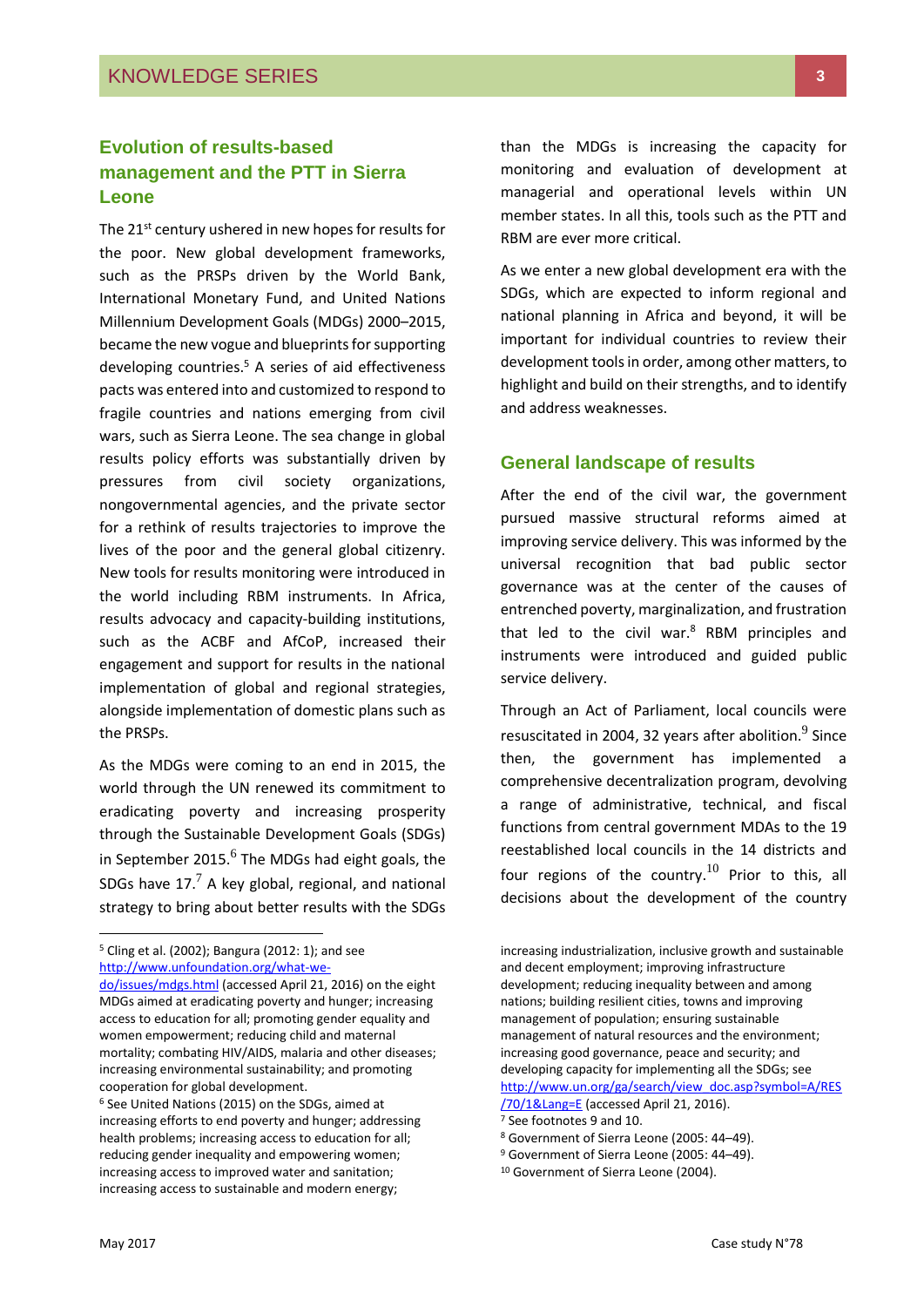(whether political, economic, or other) were taken in the capital city of Freetown, and among a few political and bureaucratic elites.<sup>11</sup>

The national budget preparation process became participatory. Development priorities and expenditure plans are no longer only generated and endorsed by government MDAs. They are now subject to policy hearing and debate involving extensive participation of civil society organizations. The national budget now takes the form of a medium-term expenditure framework requiring the submission of strategic plans each year by MDAs, with defined activities, objectives, targets, and indicators.<sup>12</sup> In the last couple of years, a Citizen's Budget Guide has been published to enable the public to easily understand what is contained in the budget and raise queries. Public expenditure tracking surveys have also been undertaken to ensure that public expenditures are delivered by frontline service delivery units as planned. $^{13}$ 

Generally, broad public financial management reforms have been undertaken since the end of the civil war to increase efficiency and probity in the use of public resources.<sup>14</sup> Various donors, including the World Bank, European Union, African Development Bank, and the United Kingdom's Department for International Development have supported a reform program in this direction, as accompanied by monitoring of effectiveness of public financial management through the application of the public expenditure and financial accountability framework.<sup>15</sup>

Through this program, management of pubic accounts and expenditures has been drastically improved. Both internal and external audit services have been scaled up and national procurement activities have been advanced, with most government MDAs now having procurement units as well as internal audit units. This has seen a huge

-

improvement in the oversight responsibility of the public accounts and finance committees of Parliament.

Flanking these financial management and results initiatives was the establishment of an Anti-Corruption Commission, which has become one of the strongest in Africa with prosecutorial powers.<sup>16</sup> It has seen top government officials, including ministers and heads of other public institutions, investigated, prosecuted, and convicted, with huge sums of public money recovered in some instances.

In 2006, the PTT was introduced as part of a broader structural reform program.<sup>17</sup>

#### **Evolution of PTT—Early period**

The PTT was introduced to facilitate accountability for results in the public sector, and was, first, totally anchored on the Office of the President to provide overall oversight in implementing the tool.<sup>18</sup> It mandates public institutions to periodically report on progress made in sectoral activities. Underlying the PTT are sectoral plans, such as medium- to longterm plans on education, health, agriculture, energy, and other sector strategies. The PTT aims at enforcing optimal production of results that are programmed and targeted in these plans. It requires MDAs to look into these plans and isolate the outcomes they plan to achieve in the coming fiscal year over the range of the multiyear sectoral plans. These outcomes, for a given reporting year, are agreed between the MDAs and Office of the President, where quarterly reports are submitted by ministers and heads of agencies. Before the oversight of the tool and reporting was decentralized down the public service system, the Office of the President (the vice president earlier, and later the president himself and technical staff) used to screen

<sup>&</sup>lt;sup>11</sup> Government of Sierra Leone (2005: 44).

<sup>12</sup> Government of Sierra Leone (2005: 59).

<sup>13</sup> Bangura (2010: 35–39).

<sup>&</sup>lt;sup>14</sup> ePact/ECORYS (2016).

<sup>15</sup> ePact/ECORYS (2016).

<sup>16</sup> Government of Sierra Leone (2005: 59); Government of Sierra Leone Anti-Corruption Act (2008): [http://www.sierra](http://www.sierra-leone.org/Laws/2008-12.pdf)[leone.org/Laws/2008-12.pdf.](http://www.sierra-leone.org/Laws/2008-12.pdf)

<sup>17</sup> Bangura (2010: 35–39).

<sup>18</sup> Bangura (2010: 35–37).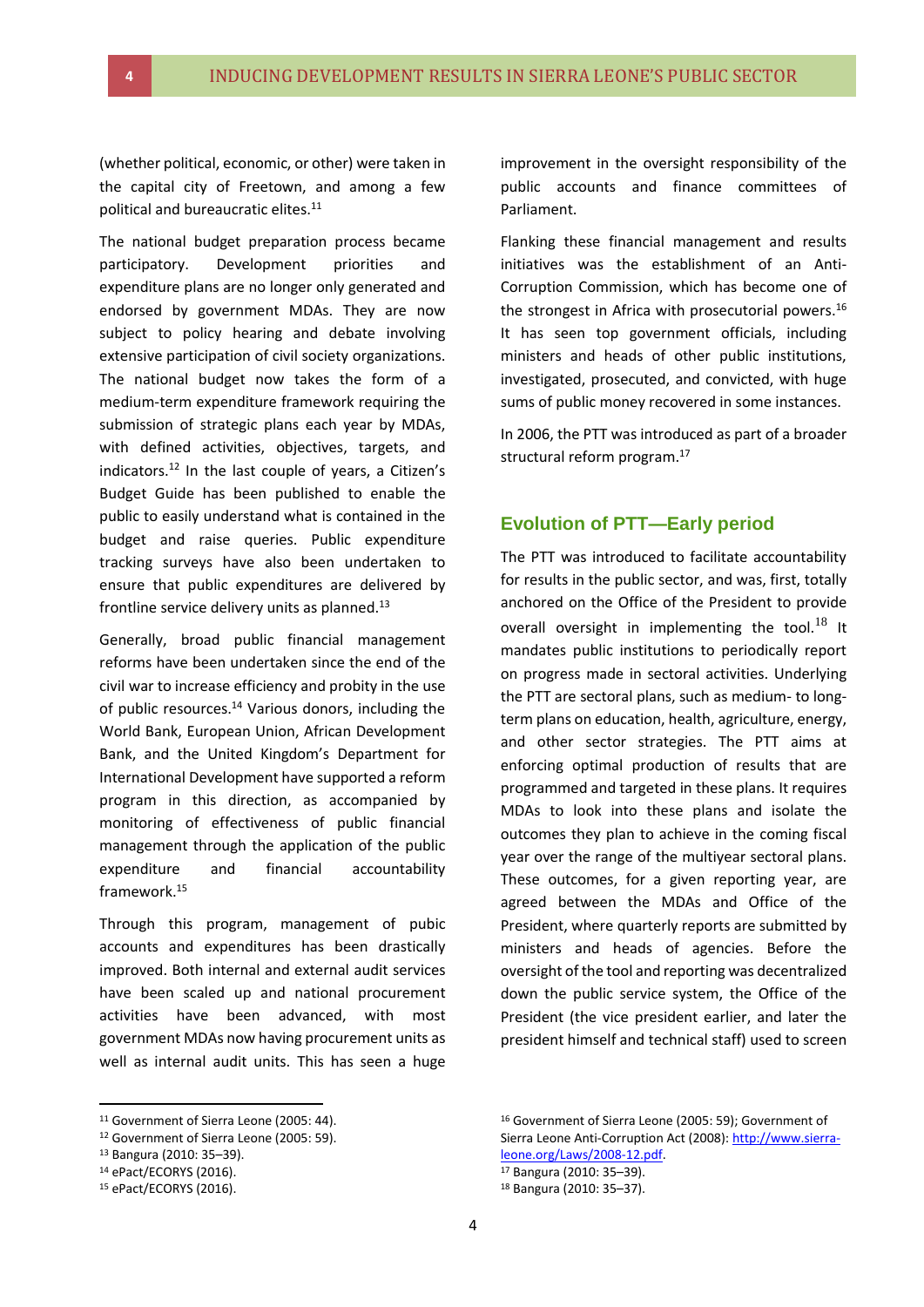ministers and other heads of institutions on their performance.

Before the start of the next fiscal year, relevant reporting institutions or officials would agree with the oversight body on the outcomes/outputs to be delivered in the year. These are programmed against baselines, often as status of progress on deliverables reported by the end of the previous year. Targets are defined going forward; and because the monitoring and reporting strategy requires a quarterly review of progress, the reporting MDAs or officials will sit with the relevant oversight authorities to discuss progress, identify issues and challenges, and make recommendations for better delivery in the following quarter. That is, targets for the year are broken down into quarterly planned results, compared with actual outcomes at the end of each quarter.

#### **Evolution of PTT—Later developments**

To date, the PTT has gained widespread prominence across the public sector.<sup>19</sup> In addition to signing PMCs between the ministers, heads of agencies, and the president, the initiative has been cascaded down to signing such contracts between heads of directorates within government institutions and the Head of the Civil Service. Directors within MDAs now report progress on achievement of planned results for the fiscal year to that Head. In turn, directors sign PMCs with their subordinates within the directorates, and in the framework of the PTT the directors sign with the Head. This has been part of a

broad appraisal system for rewards and promotions within the public service; it is an incentive system to induce public servants to work more. Further, the 19 local councils sign PMCs with the central government, and they report progress on their PTTs quarterly. New ancillary tools to the PTT have been introduced. These are the Managerial Indicator Matrix (MIM) and Project Tracker, which are currently reported at the level of the institutions (MDAs). $^{20}$  The MIM is focused on enhancing overall system efficiency within public organizations in service delivery. The broad areas reported within the MIM and their sub-measures are in table 1.

The MIM provides for unit of measurement of indicators that produce aggregate performance status score on the relevant dimensions; the unit can be in the form of percentage; currency unit; qualitative statement; or absolute number. Different weights are assigned to the indicators in determining total scores, and summary current status will be stated against target for a given reporting year on the overall managerial efficiency in the delivery of services.

The Project Tracker (table 2) was also developed to provide periodic status on project implementation in the course of the year. This is reported along with the PTT and MIM to the Office of the President and Office of the Head of the Civil Service. The tracker provides lists of projects to be monitored and reported at any point in time, with each project aligned to the national development plan, which is currently the Agenda for Prosperity—the third generation PRSP.

<sup>&</sup>lt;sup>19</sup> The following departments are currently the lead coordinators of RBM and PTT implementation in the public sector: the Cabinet Secretariat in the Office of the President, Freetown; the Directorate of Performance Management and Service Delivery under the Chief of Staff in the Office of the President, Freetown; and the Human Resource Management

Office, Freetown. These offices operationally oversee the implementation of the PTT and RBM in general, from central to local government.

<sup>20</sup> See Directorate of Performance Management and Service Delivery under the Chief of Staff in the Office of the President.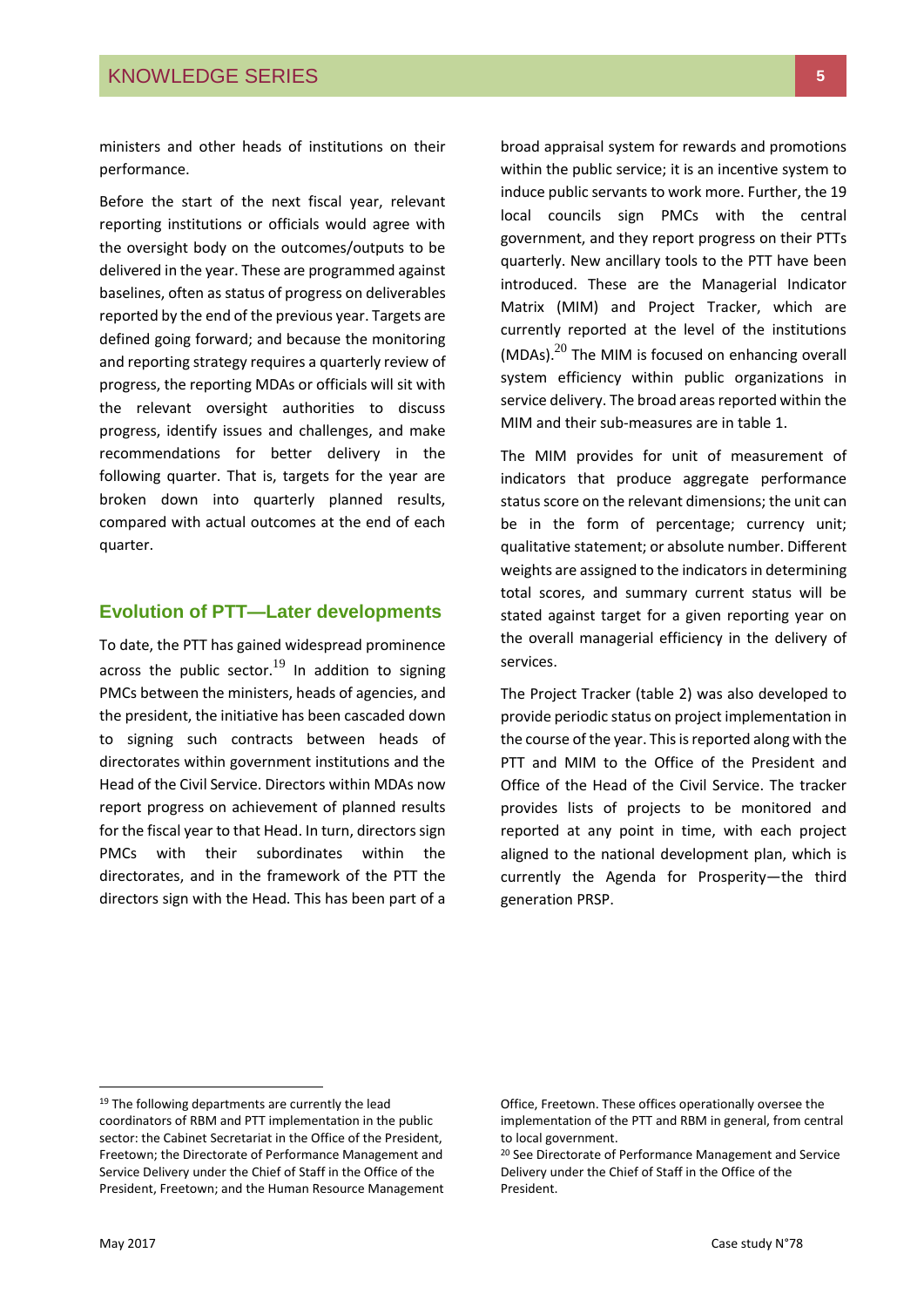| Performance criteria (dimensions and indicators) |                                                               | Unit | Weight | <b>Current</b><br>status year 2015 | Target 2016 |  |  |  |  |  |
|--------------------------------------------------|---------------------------------------------------------------|------|--------|------------------------------------|-------------|--|--|--|--|--|
| $\mathbf A$                                      | <b>FINANCE AND STEWARDSHIP</b>                                |      |        |                                    |             |  |  |  |  |  |
| 1                                                | Revenue generation                                            |      |        |                                    |             |  |  |  |  |  |
| 2                                                | Compliance with set budgetary level                           |      |        |                                    |             |  |  |  |  |  |
| 3                                                | Cost reduction/savings                                        |      |        |                                    |             |  |  |  |  |  |
| 4                                                | Appropriation in aid                                          |      |        |                                    |             |  |  |  |  |  |
| 5                                                | Utilization of allocated funds                                |      |        |                                    |             |  |  |  |  |  |
| 6                                                | Development Index (DExp/RE)                                   |      |        |                                    |             |  |  |  |  |  |
| 7                                                | Debt equity ratio                                             |      |        |                                    |             |  |  |  |  |  |
|                                                  | Weight subtotal                                               |      |        |                                    |             |  |  |  |  |  |
| B                                                | <b>SERVICE DELIVERY</b>                                       |      |        |                                    |             |  |  |  |  |  |
| 1                                                | Development and implementation of Service<br>Delivery Charter |      |        |                                    |             |  |  |  |  |  |
| $\overline{c}$                                   | Citizen/customer satisfaction                                 |      |        |                                    |             |  |  |  |  |  |
| 3                                                | Service delivery innovations                                  |      |        |                                    |             |  |  |  |  |  |
| 4                                                | Resolution of public complaints                               |      |        |                                    |             |  |  |  |  |  |
|                                                  | Weight subtotal                                               |      |        |                                    |             |  |  |  |  |  |
| $\mathbf C$                                      | <b>NON-FINANCIAL</b>                                          |      |        |                                    |             |  |  |  |  |  |
| 1                                                | Development and compliance with strategic plan                |      |        |                                    |             |  |  |  |  |  |
| 2                                                | Disposal of idle assets                                       |      |        |                                    |             |  |  |  |  |  |
| 3                                                | Statutory obligations                                         |      |        |                                    |             |  |  |  |  |  |
| 4                                                | Automation (ICT)                                              |      |        |                                    |             |  |  |  |  |  |
| 5                                                | Competency development                                        |      |        |                                    |             |  |  |  |  |  |
|                                                  | Weight subtotal                                               |      |        |                                    |             |  |  |  |  |  |
| D                                                | <b>DYNAMIC/QUALITATIVE</b>                                    |      |        |                                    |             |  |  |  |  |  |
| 1                                                | Work environment                                              |      |        |                                    |             |  |  |  |  |  |
| $\overline{c}$                                   | Employee satisfaction                                         |      |        |                                    |             |  |  |  |  |  |
| 3                                                | Repairs                                                       |      |        |                                    |             |  |  |  |  |  |
| 4                                                | Maintenance                                                   |      |        |                                    |             |  |  |  |  |  |
| 5                                                | Safety measures                                               |      |        |                                    |             |  |  |  |  |  |
| 6                                                | Gender mainstreaming                                          |      |        |                                    |             |  |  |  |  |  |
| 7                                                | Sexual harassment                                             |      |        |                                    |             |  |  |  |  |  |
| 8                                                | Research and development                                      |      |        |                                    |             |  |  |  |  |  |
|                                                  | Weight subtotal                                               |      |        |                                    |             |  |  |  |  |  |
| G                                                | <b>CORRUPTION ERADICATION</b>                                 |      |        |                                    |             |  |  |  |  |  |
| 1                                                | Functional integrity committee activities                     |      |        |                                    |             |  |  |  |  |  |
| $\boldsymbol{2}$                                 | Implementation of the SL.Anti-corruption strategy             |      |        |                                    |             |  |  |  |  |  |
| 3                                                | Extent of addressing corruption-related concerns.             |      |        |                                    |             |  |  |  |  |  |
|                                                  | Weight subtotal                                               |      |        |                                    |             |  |  |  |  |  |
|                                                  | <b>TOTAL</b>                                                  |      |        |                                    |             |  |  |  |  |  |

#### **Table 1: Example of the Managerial Indicator Matrix**

Source: The Directorate of Performance Management and Service Delivery in the Office of the President, State House, Freetown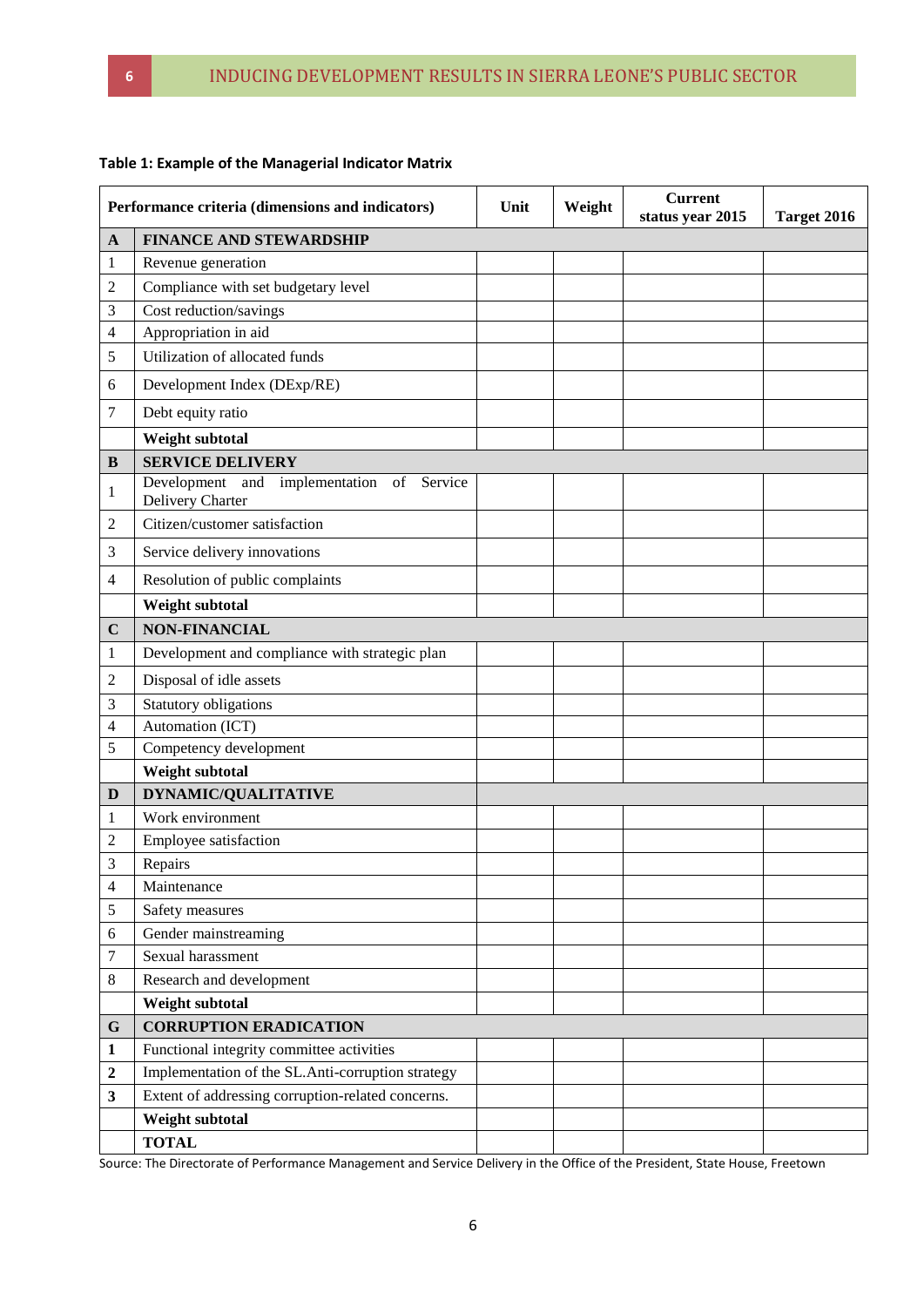#### **Table 2: Project Tracker**

| No.                             | 2 | 3 | 4 | 5 | 6 | 7 | 8 |
|---------------------------------|---|---|---|---|---|---|---|
| <b>Project description</b>      |   |   |   |   |   |   |   |
| Pillars of the Agenda for       |   |   |   |   |   |   |   |
| <b>Prosperity</b>               |   |   |   |   |   |   |   |
| <b>Contractor details</b>       |   |   |   |   |   |   |   |
| <b>Approved budget</b>          |   |   |   |   |   |   |   |
| <b>Fund disbursed</b>           |   |   |   |   |   |   |   |
| <b>Start date</b>               |   |   |   |   |   |   |   |
| <b>Expected completion rate</b> |   |   |   |   |   |   |   |
| <b>M&amp;E</b> date             |   |   |   |   |   |   |   |
| <b>Project status</b>           |   |   |   |   |   |   |   |
| Rating $(\% )$                  |   |   |   |   |   |   |   |
| <b>Actions required</b>         |   |   |   |   |   |   |   |

Source: Management and Service Delivery in the Office of the President, State House, Freetown.

A summary of details of contractors to provide services or implement projects is provided, with a note on the amount of resources needed for the project works classified between those coming from the government and those from donor support. The status of disbursement or utilization of these funds is reported. Expected start and completion date of activities are required in the tracker, as well as monitoring and evaluation data as means of verifying status of project implementation. Summary project status is needed, to indicate whether the project is ongoing, stalled, or completed, showing numerical status of completion in percentage terms (rate of completion). Then an indication of actions and recommendations required to ensure successful implementation of projects is also included in the tracker.

The Strategy and Policy Unit in the Office of the President, under the supervision of the Office of Chief of Staff there, was the leading technical arm of State House established to guide and coordinate the implementation of the PTTs, now with the MIMs and Project Trackers for a comprehensive stock taking of progress in service delivery on a quarterly basis and/or as deemed necessary. Over time, a new outfit was established within the Office of the President to exclusively focus on the coordination of PMCs at the level of the presidency—the Directorate of Performance Management and Service Delivery.

# **Key successes and challenges in the PTT and tools**

To determine the key successes and challenges the author interviewed key public sector personnel and civil society officials.

#### *Measures of successes*

The PMCs and PTT have instilled huge awareness about the need for enforcing accountability in the public service to produce needed results for the public, especially the poor. The print media were particularly instrumental in popularizing the concept and outcomes:

> Newspapers have been publishing final performance results we obtain from periodic data collected on status of project implementation and underlying management approaches applied in the process, with the help of the PTT, the Management Indicator Matrix and Project Tracker. We publicly disclose ratings of government institutions, and this has enable the public to assess, themselves,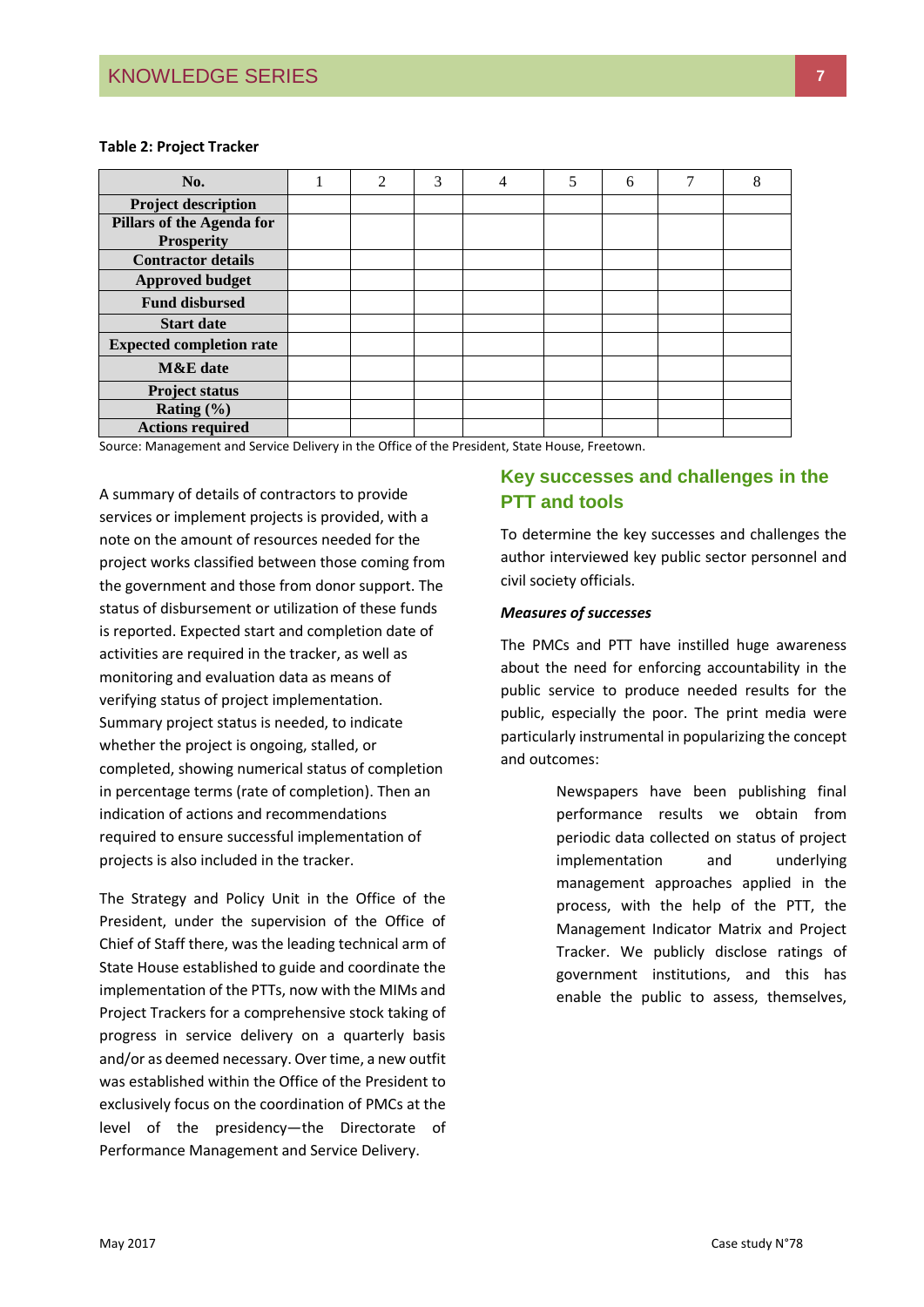public sector performers and nonperformers in service delivery.<sup>21</sup>

It was said by other officials that this might have influenced some of the changes in the ministerial cabinet positions made in government. The media participation involved a kind of naming and shaming of government institutions over PTT performance assessment and accompanying tools.

Interviewees noted that the tool tremendously improved planning and results programming among MDAs. This builds on a significantly positive perception documented in Bangura (2010: 37) on the value added of the PTT expressed by an official in the Ministry of Social Welfare, Gender and Children's Affairs:

> … that the PTT had great potential to promote "institutional accountability in executing planned program at all levels, enhances management supervision and control over planned policies and programs, enhances identification of specific problems hindering program implementation, ensures regular reporting on progress in carrying out programs, and provides the opportunity for timely responses to overcome obstacles to implementation."<sup>22</sup>

Respondents further advanced that the PTT and associated tools have increased national development planning coherence and coordination; that now, sectoral and local council programs were better linked to national plans, such as the Agenda for Prosperity or the third generation PRSP. That is, it has enhanced vertical and horizontal development coordination, and has improved the relationship between central MDAs and local councils, and between local councils and sectoral departments at the district level through coordinated results programs.

Interviewees felt that the culture of results and results reporting was relatively advanced in the

**.** 

public service. "Performance reporting still remains a new concept in the country and slowly permeating the system but we will get there with the growing awareness," one of the respondents from the Human Resource Management Office said.

It was also felt that the PTT has aided monitoring undertaken by civil society organizations; and that data published publicly had informed civil society's choice of interventions in carrying out citizens' monitoring of service delivery.

#### *Challenges*

A chief challenge that came out strongly from all interviewees was the argument that conditions of service for the mainstream civil service personnel have remained very poor, especially financial remuneration, and that a number of civil servants continue to earn less than US\$200 a month. "This is appalling, having many children to feed, educate, clothe, house, and many more, while extended family relations are there," noted one of the respondents.

These concerns have remained over the years and it is worth reiterating the worries expressed by a public service reform expert in 2009 along these lines, who noted that securing the right incentives for civil servants was critical to the success of the civil service reform programs the government was trying to implement: "…it is risky, for instance, paying a university graduate only Le 300,000 (about US\$100) a month with so much expectation from his or her parents and relatives while s/he is handling procurement of goods and services running into millions or billions of Leones."<sup>23</sup>

Another challenge was the fact that technical capacity constraints have persisted with the application of the tools under review in the MDAs, and that continuous training was required to increase the appreciation of the tools and application.

 $21$  This testimony came from a senior official in the Directorate of Performance Management and Service Delivery in the Office of the President.

<sup>&</sup>lt;sup>22</sup> This testimony came from an official in the Ministry of

Social Welfare, Gender and Children's Affairs in Sierra Leone. <sup>23</sup> See Bangura (2009: 53–54).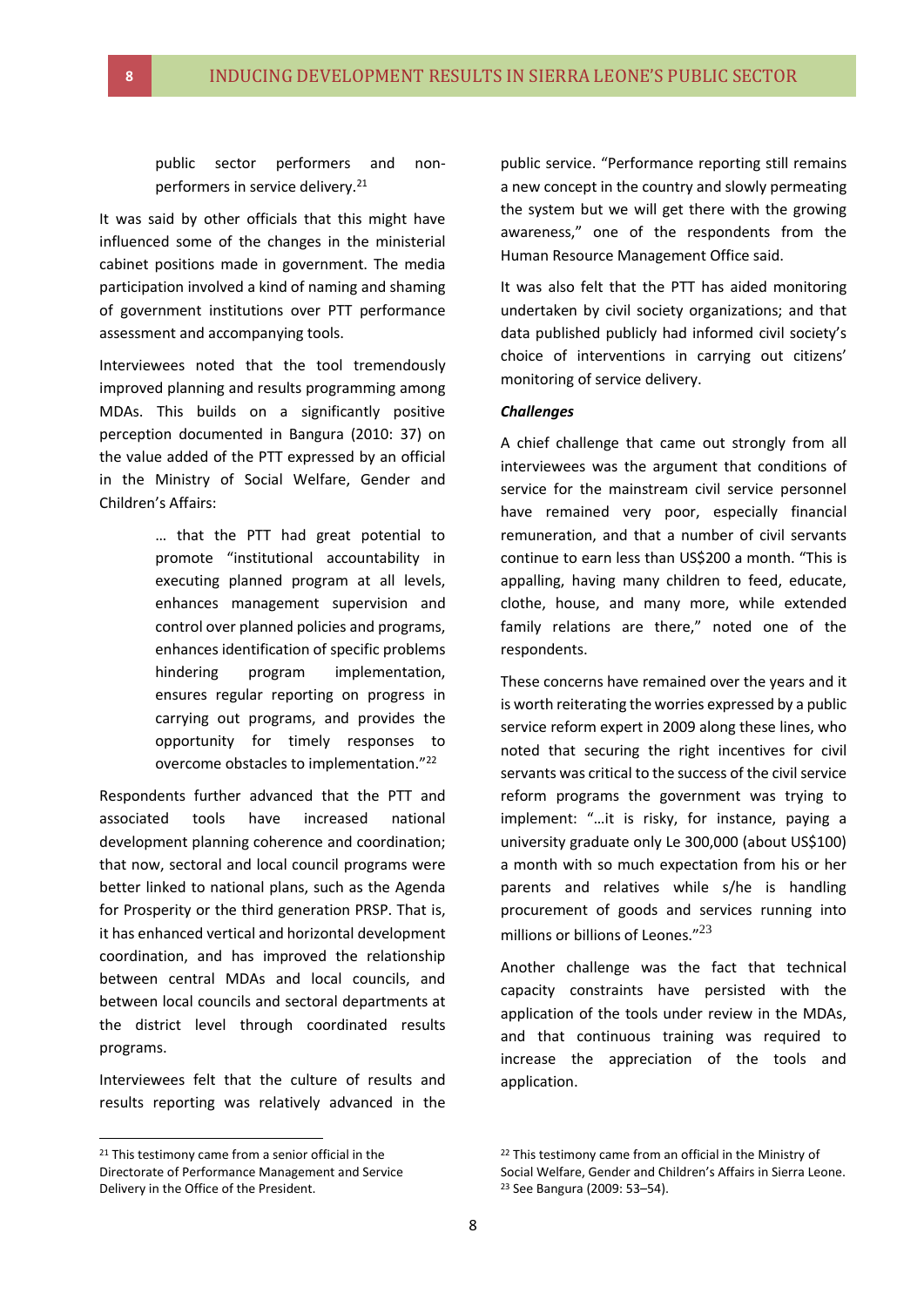Local council officials interviewed have particularly noted that the PTT has lost its momentum due to weak follow-ups observed in recent years. This could be the case, as follow-ups on implementation of national programs would generally require huge technical and financial resources in the hands of oversight authorities established to coordinate these at central and district levels.

It was moreover noted that reporting tools were becoming too many in the country and complicated, "too boring," noted one respondent.

Finally, oversight departments and authorities to follow up on the implementation of the tools were reportedly increasing, which posed coordination problems. Increased demand for information and reporting on the same issue from different coordinators was reported to be posing serious strains on already limited capacity among MDAs, besides the confusion it created.

From the deliberations in this section, it emerges generally that the level of consciousness for results has increased. However, that the country later came to be embroiled in yet another protracted crisis—the Ebola virus disease that killed thousands of people, whose socioeconomic effects were exacerbated by a coincidental crash in the country's leading export commodity (iron ore)—suggests that there was need to address the challenges encountered in the implementation of public sector management reforms such as the PMCs/PTT. It will be difficult to induce effective accountability for public results in the absence of minimum incentives and work environment for public servants. However, the gradual appreciation of these efforts in the public service represents a great opportunity for accelerated results, especially if the government goes back to the drawing board and makes efforts to address these challenges.

## **Potential for replicating the PTT in other African countries**

There is a lot to learn from the application of PMCs and the PTT in Sierra Leone:

- a) Chances for maximizing development results are higher if results are championed by individuals close to or at the center of power, such as the president, vice president, and prime minister.
- b) Results do not induce themselves. They are presupposed by an adequate system and machinery of well-incentivized personnel to invest all their motivation and energy in delivering public goods and services.
- c) Simple and straightforward tools for producing results are the best size. They require a clear and simple institutional framework to coordinate implementation, as complex arrangements undermine results.
- d) Gradual, not big-bang, therapy is better for results, especially those whose development process is starting from a very low threshold. That is, sustained learning of the process is critical to sustainability.
- e) Sustained commitment in pursuing development policies is critical to preventing effects of time inconsistency, especially on the introduction of new development initiatives in the future.

What implications do the lessons have for the promotion of MfDR in Africa? Over the last decade, AfCoP has been pursuing the following pillars of MfDR in Africa: Leadership; Monitoring and Evaluation; Accountability and Partnerships; Planning and Budgeting; and Statistical Capacity. MfDR may be defined as "the pursuit of a set of interrelated approaches and principles aimed at maximizing development outcomes (results, such as poverty reduction) from scarce public resources."<sup>24</sup>

<sup>24</sup> Bangura (2015: 7).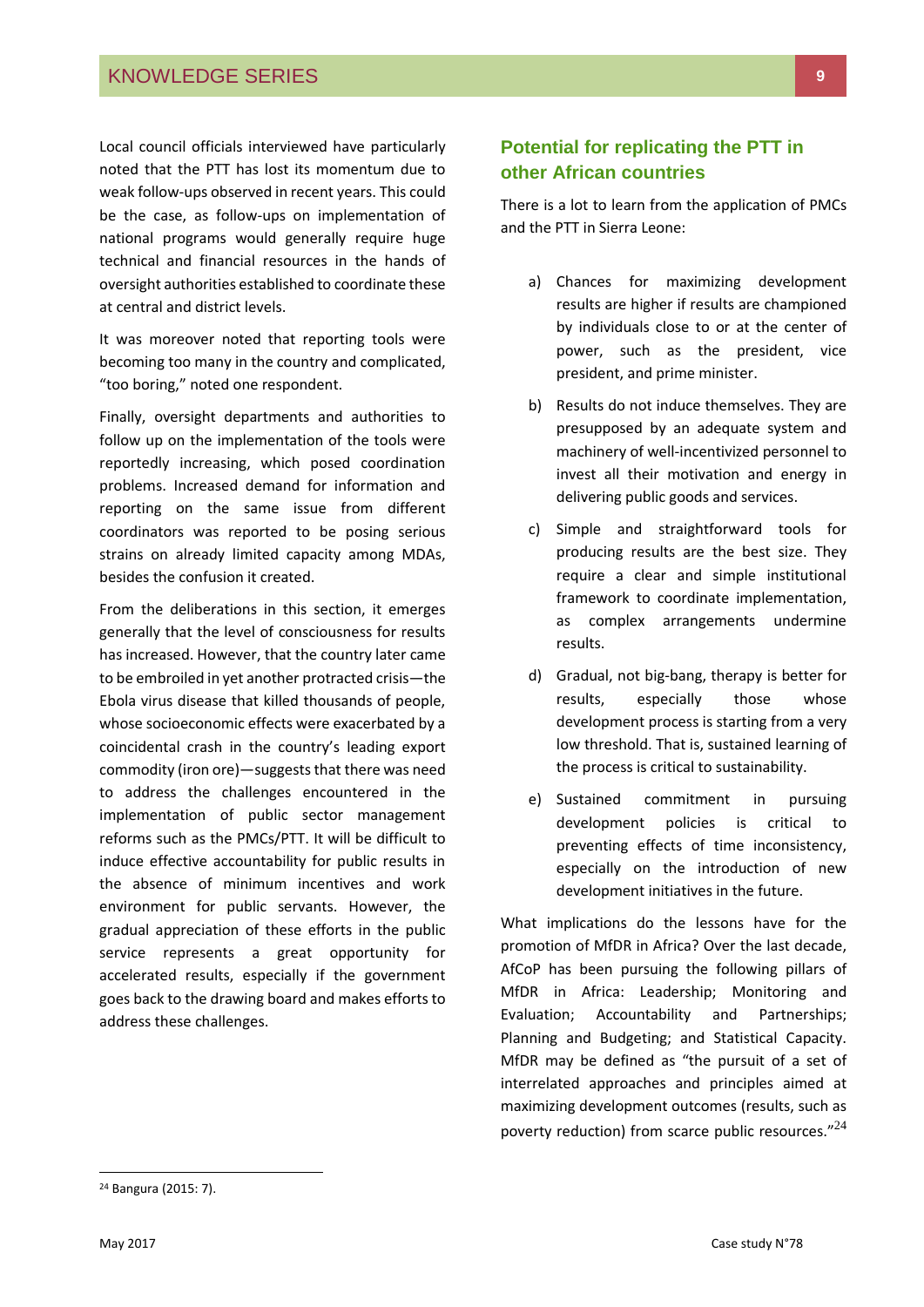Readers are referred to that paper for details on the conceptual background to MfDR (Bangura 2015).

The need for critical champions for results and successful application of result tools such as the PTT and PMC in Sierra Leone justifies efforts to promote advocacy for Leadership by AfCoP, ACBF, and partners in Africa; leadership as the first pillar of MfDR. And the PTT is a planning and budgeting and monitoring and evaluation tool for results, which also justifies the cause of these institutions in promoting advocacy for capacity building in these two MfDR areas.

Further, accountability and partnerships as another pillar of MfDR make the PTT constitutive and instrumental—accountability in terms of demonstration of practical and tangible results for the people is an ultimate end of the PTT for which partnerships among actors are fundamental.

Finally, all these processes that relate to the PTT and accompanying tools require sound statistical systems, which are among the key pillars of MfDR in ensuring that data and reporting arrangements of institutions are solid.

#### **Conclusion and recommendations**

Advocacy for results needs to be stepped up in Africa, calling for strengthening of existing policies and initiatives. Many accountability tools for public service delivery exist. These tools are critical to reflect on to see those that could have continued potential and relevance in Africa's transformation drive.

Sierra Leone is strongly domesticating these regional and global agendas that require a rethink of strategies to enforce development results in the public sector. Since the PTT has been a crucial accountability tool spearheaded by the Office of the President and has proved successful to an extent in inducing results, it is paramount that this office rekindle its efforts in providing overall oversight in the implementation of the PTT. It requires the continued participation of offices such as the Human Resource Management Office and Office of the Head

of the Civil Service in the coordination process. Critical lessons have been learned for Sierra Leone and the rest of Africa as highlighted above, which leads us to the following recommendations:

- a) Increase advocacy for African leadership to take the lead in championing direct enforcement of development results. The continent is still at a stage of deep-seated structural rigidities with weak mind-sets, requiring direct involvement of the highest leadership in monitoring and evaluation of results.
- b) Ensure sustained capacity development on the continent, giving high priority to development systems and to monitoring and evaluation systems. Public sector personnel should be trained continuously on application of monitoring and evaluation tools, such as the PTT.
- c) Ensure that there is provision of minimum incentives for all public service personnel servicing as an engine for production of public goods and services. This should embody the need for introduction of simple and straightforward development tools that are continuously adapted through learning.
- d) Put in place a simplified and results-oriented institutional framework for coordinating results activities.
- e) Commission comprehensive impact studies of results-monitoring tools on national development outcomes in Africa for effective learning, feeding into regional and national planning and informing advocacy and capacity interventions of such results outfits as AfCoP, ACBF, and partners.
- f) Encourage continued sharing of experiences among African countries on implementation of development tools, bringing out what works and what does not work.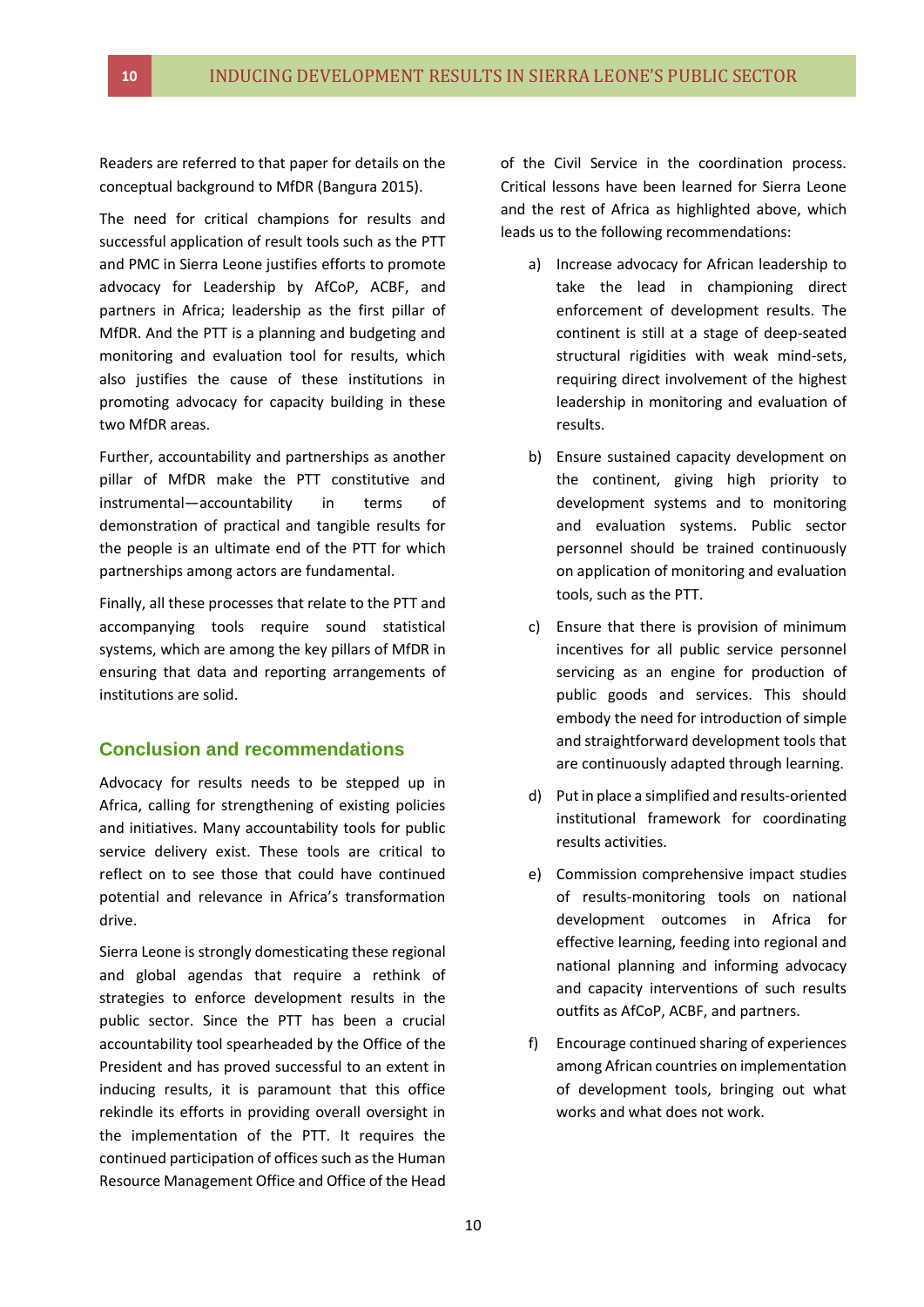#### **References**

- Bangura, S. 2009. A situational analysis of the country's socioeconomic development. Freetown, Sierra Leone: Ministry of Political Affairs.
- ———. 2010. The Performance Tracking Table in Sierra Leone's Public Sector Management. AfCoP/World Bank. Washington
- ———. 2012. "Development Aid and Poverty Reduction in Post-Conflict Sierra Leone: A Critical Analysis of Accountability Issues in the Aid Delivery Chain." Paper presented at the 2012 Asia Pacific University Graduate School of Management International Conference on Advancements in Business, Economics & Innovation Management Research, Beppu, Japan, January 2021.
- ———. 2015. Rural Household Poverty in PostConflict Sierra Leone: Understanding Entrenched Deprivations in the Global South. Lambert Academic Publishing; Germany
- Cling, Jean-Pierre, Mireille Razafindrakoto, and François Roubanud. 2002. The PRSP Initiative: Old Wine in New Bottles? DIAL Research Unit, CIPRE. Presentation at the Annual Bank Conference on Development Economics-European Conference, Oslo, June 24.
- ePact/ECORYS. 2016. Independent Evaluation of Budget Support to Sierra Leone 2002–2015. Final Report, Vol. 1. The Netherlands.
- Government of Sierra Leone. 2004. Local Government Act. Freetown: Ministry of Local Government and Rural Development.
- ———. 2005. Poverty Reduction Strategy Papers. Freetown: Ministry of Finance and Economic Development.
- ———. 2009. Poverty Reduction Strategy Papers: The Agenda for Change. Freetown: Ministry of Finance and Economic Development.
- ———. 2013. Poverty Reduction Strategy Papers: The Agenda for Prosperity. Freetown: Ministry of Finance and Economic Development.
- United Nations. 2015. Transforming our World: The 2030 Agenda for Sustainable Development. New York.